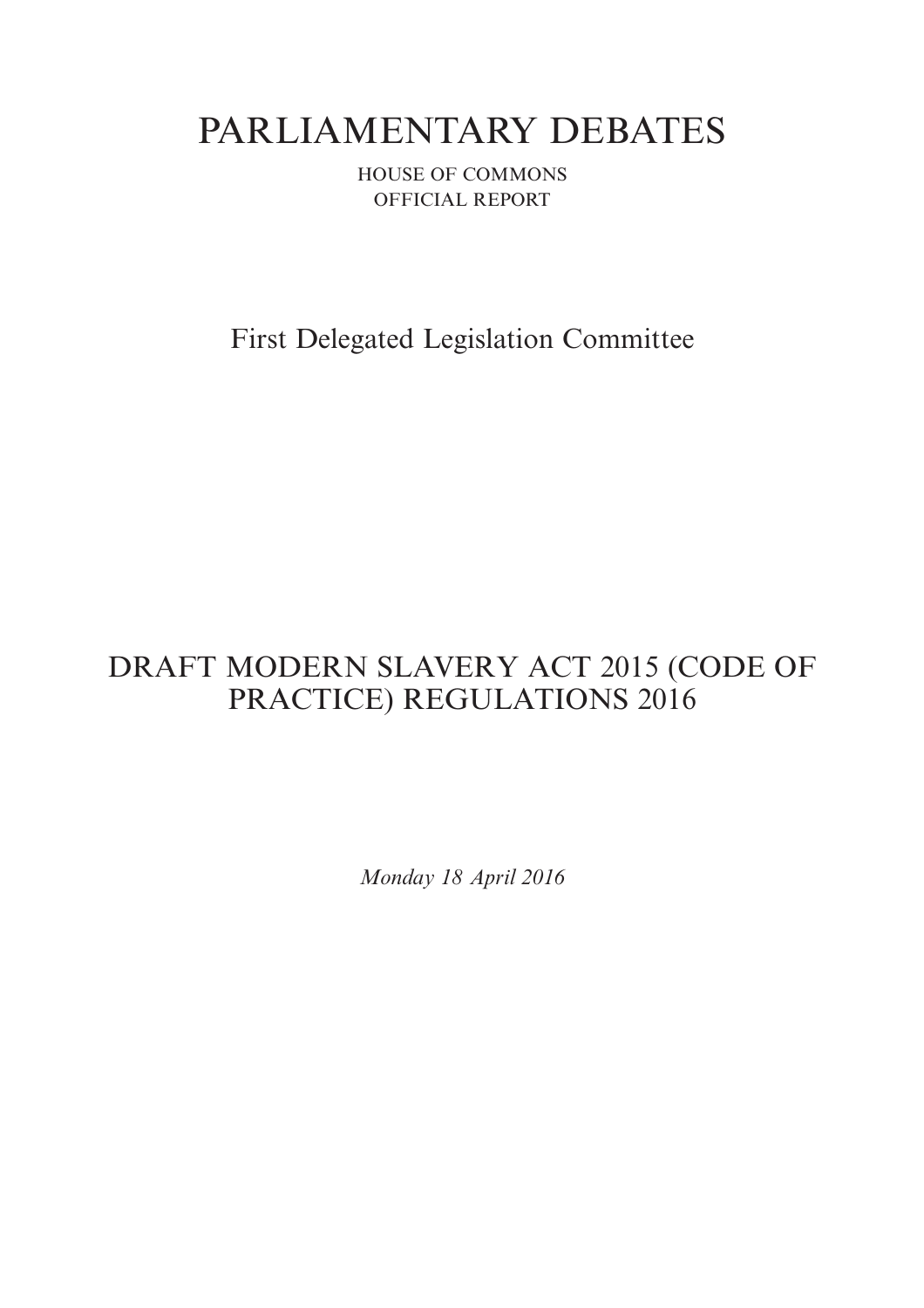No proofs can be supplied. Corrections that Members suggest for the final version of the report should be clearly marked in a copy of the report—not telephoned—and must be received in the Editor's Room, House of Commons,

**not later than**

**Friday 22 April 2016**

© Parliamentary Copyright House of Commons 2016 *This publication may be reproduced under the terms of the Open Parliament licence, which is published at www.parliament.uk/site-information/copyright/.*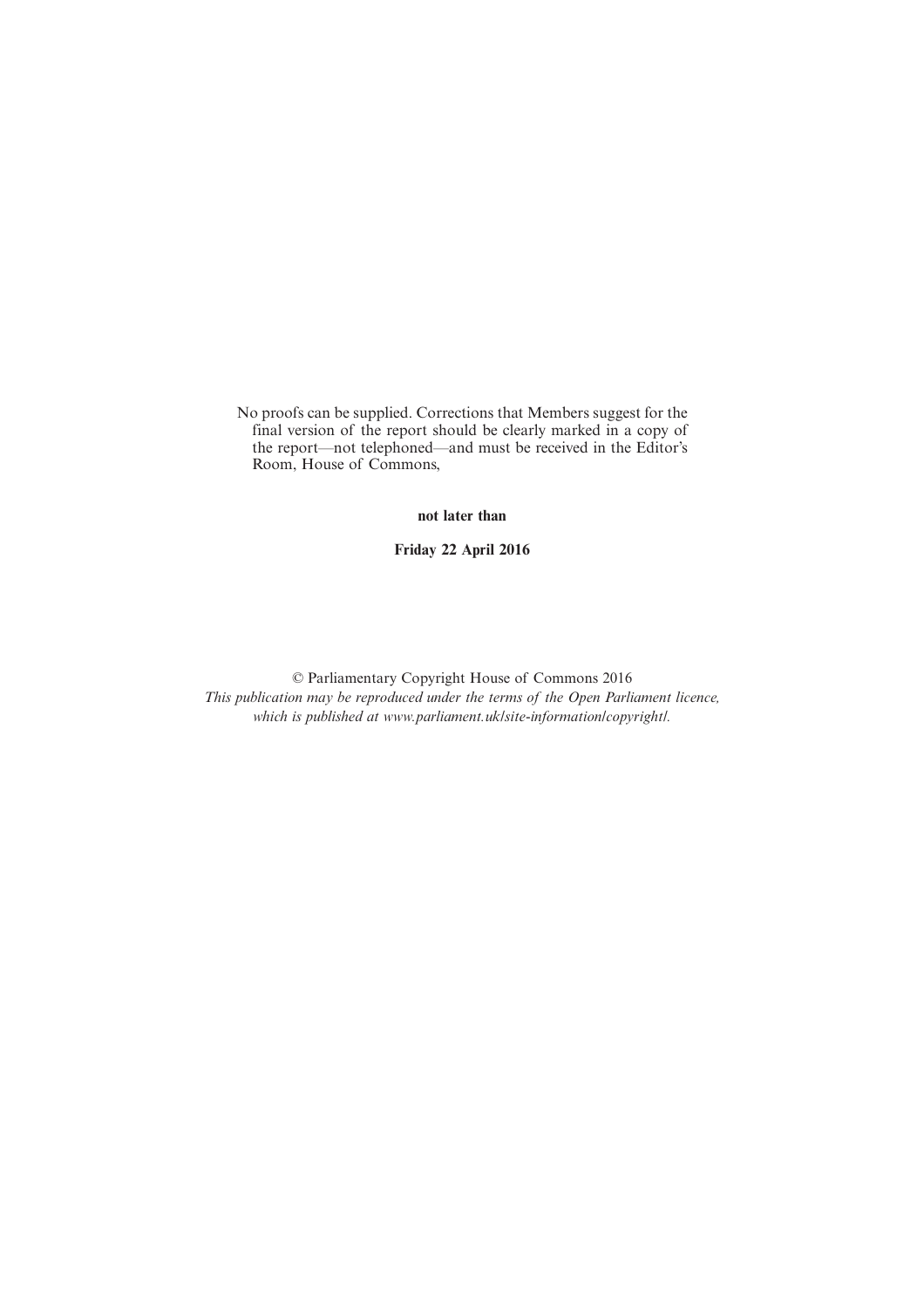## **The Committee consisted of the following Members:**

*Chair:* MR DAVID NUTTALL

† Ansell, Caroline *(Eastbourne)* (Con)

- Arkless, Richard *(Dumfries and Galloway)* (SNP)
- † Bradley, Karen *(Parliamentary Under-Secretary of State for the Home Department)*
- † Campbell, Mr Ronnie *(Blyth Valley)* (Lab)
- † Champion, Sarah *(Rotherham)* (Lab)
- † Dowden, Oliver *(Hertsmere)* (Con)
- † Durkan, Mark *(Foyle)* (SDLP)
- † Elphicke, Charlie *(Lord Commissioner of Her Majesty's Treasury)*
- † Fabricant, Michael *(Lichfield)* (Con)
- † Garnier, Sir Edward *(Harborough)* (Con)

† Green, Chris *(Bolton West)* (Con) Hayman, Sue *(Workington)* (Lab) † Holloway, Mr Adam *(Gravesham)* (Con) † Jones, Graham *(Hyndburn)* (Lab) Kendall, Liz *(Leicester West)* (Lab) † Stephenson, Andrew *(Pendle)* (Con) † Stuart, Ms Gisela *(Birmingham, Edgbaston)* (Lab) † Sunak, Rishi *(Richmond (Yorks))* (Con)

Kevin Maddison, *Committee Clerk*

**† attended the Committee**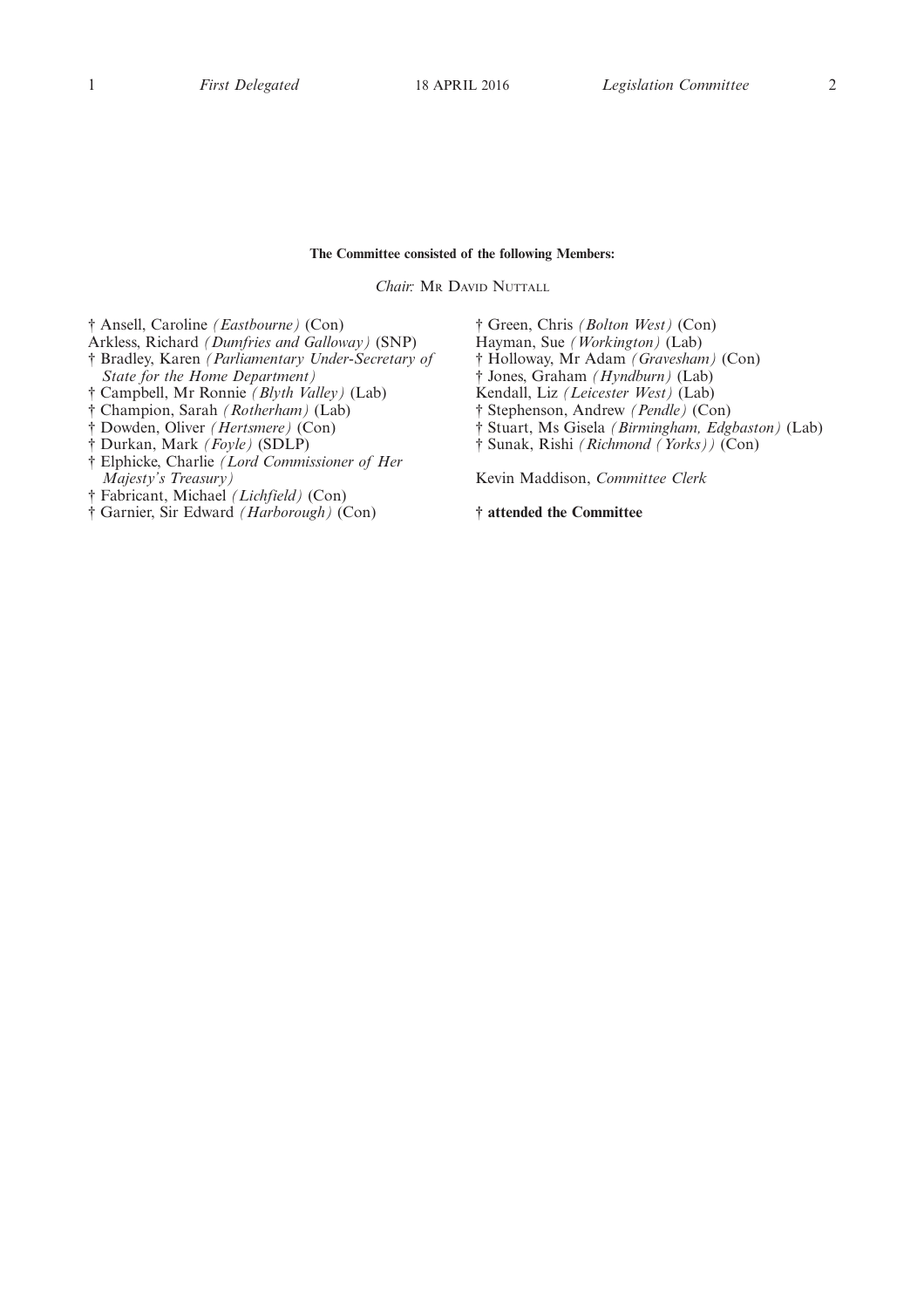## First Delegated Legislation Committee

*Monday 18 April 2016*

[MR DAVID NUTTALL *in the Chair*]

## **Draft Modern Slavery Act 2015 (Code of Practice) Regulations 2016**

4.30 pm

*Motion made, and Question proposed,*

That the Committee has considered the draft Modern Slavery Act 2015 (Code of Practice) Regulations 2016.—*(Karen Bradley.)*

**Sarah Champion** (Rotherham) (Lab): I apologise if I was late, Mr Nuttall—I got caught up with the Secretary of State—but it is a huge pleasure to serve under your chairmanship.

The magnitude and scale of human trafficking and modern slavery across the world are beyond most people's comprehension. The United Kingdom, in common with every country on earth, is not spared from this insidious crime. The National Crime Agency reports that last year 3,266 people, 928 of whom where children, were identified as potential victims of trafficking in the UK. That is a 40% increase on the number of potential victims in 2014.

The trafficking of human beings, whether for sexual exploitation, forced labour, domestic servitude, organ harvesting or child trafficking, is part of serious, internationally organised crime. Perpetrators are often linked across a number of international networks, and can change their routes and methods faster than the international and national authorities can keep up.

The UK, in common with many other countries in western Europe, is primarily a destination country for victims of trafficking. In 2015 potential victims of trafficking found in the UK were reported to be from 102 different countries of origin. The global scale of trafficking, the number of transit countries through which a victim is transported and the sheer diversity of trafficking routes associated with western Europe make human trafficking all the more difficult to tackle. Our police and border forces must, therefore, have use of the most effective powers to pursue, disrupt and serve justice on those engaged in human trafficking.

Throughout its passage in both Houses, the Modern Slavery Bill was approached in a collaborative and cross-party manner. The Act and the regulations that have followed have been much stronger as a result, and I am genuinely grateful to the Minister for making that so. I admire her courage and conviction in getting the right legislation in place and allowing us all to have a strong debate about it.

Given the scale and complexity of human trafficking, I am sure that the Minister appreciates that the code of practice before the Committee today must be fit for purpose. It must support our police and border forces to make arrests without ambiguity and, as such, to deal effectively with maritime trafficking.

**Michael Fabricant** (Lichfield) (Con): As the hon. Lady knows, victims of trafficking are held in our care for 45 days in hostels, but are then released. Although I may be wrong, I understand that once they are released there is no monitoring of them. For all we know, they might be going back to the people who have trafficked them. I hope that the Minister will comment on that in her summing up. Does the hon. Lady agree with me, however, that it is important that we keep a close and watchful eye on them?

**Sarah Champion:** I completely agree with the point made by the hon. Gentleman. I am particularly interested in the children who have been trafficked, and one of my concerns is that up to 60% of children who have come into local authority care and whom we believe to have been trafficked then go missing, within the timeframe he was talking about. One can only assume that they are back in the clutches of the traffickers and abusers, so yes, that is very worrying. I know that ECPAT UK is doing further research into the data, but the figure for the proportion of children going missing, while not as high as  $60\%$ , still seems high. I agree that the same is happening with adults. We need to be much more mindful of that, because these victims need our support to enable them to rebuild their lives and to go home, if that is what they want to do. The Government need to give more attention to that.

As I was saying, I want to ensure that the code of practice receives sufficient scrutiny to be able to deliver its objectives. I thank Human Rights at Sea, ECPAT UK and the Independent Anti-slavery Commissioner for their expert analysis and the guidance they have given to me on this code that enables me to recommend the following additions. Crucially, I urge the Minister to include an additional exception under paragraph 3.1(a) on urgent interviews. Currently, the code allows for an urgent interview to take place away from a police station or other authorised place of detention if any delay would result in an interference with, or harm to, evidence or people or serious damage to property. I believe it is necessary to include an additional exception under paragraph 3.1(a) for when the consequence of a delay could lead to potential or imminent loss of life. That would cover possible eventualities when trafficked individuals may be trapped in vehicles, containers or other forms of trafficking apparatus. This may become apparent on, or after, the point of arrest of a suspected perpetrator or subsequently during initial inquiries and should be explicitly articulated in the code to prevent potential or actual loss of life.

Paragraph 4 of the code outlines the power to obtain information. I believe that paragraph 4 should include references to existing stop-and-search powers as well as the existing powers outlined in the code, to ensure officials are able to use all powers available to them. The paragraph, as drafted, is restricted to obtaining information on the ship only. I recommend that it is broadened to include obtaining relevant information under the Act on the quayside, in the area of a port, in a harbour, in warehouses, in packing sheds or in the immediate locality of the ship. I also recommend that this power is extended in order to be exercised on tenders, liberty boats and all other watercraft used to re-supply ships.

There may be the need for a small number of additional clarifications, particularly regarding the definitions of specific terms in the code. I would be more than happy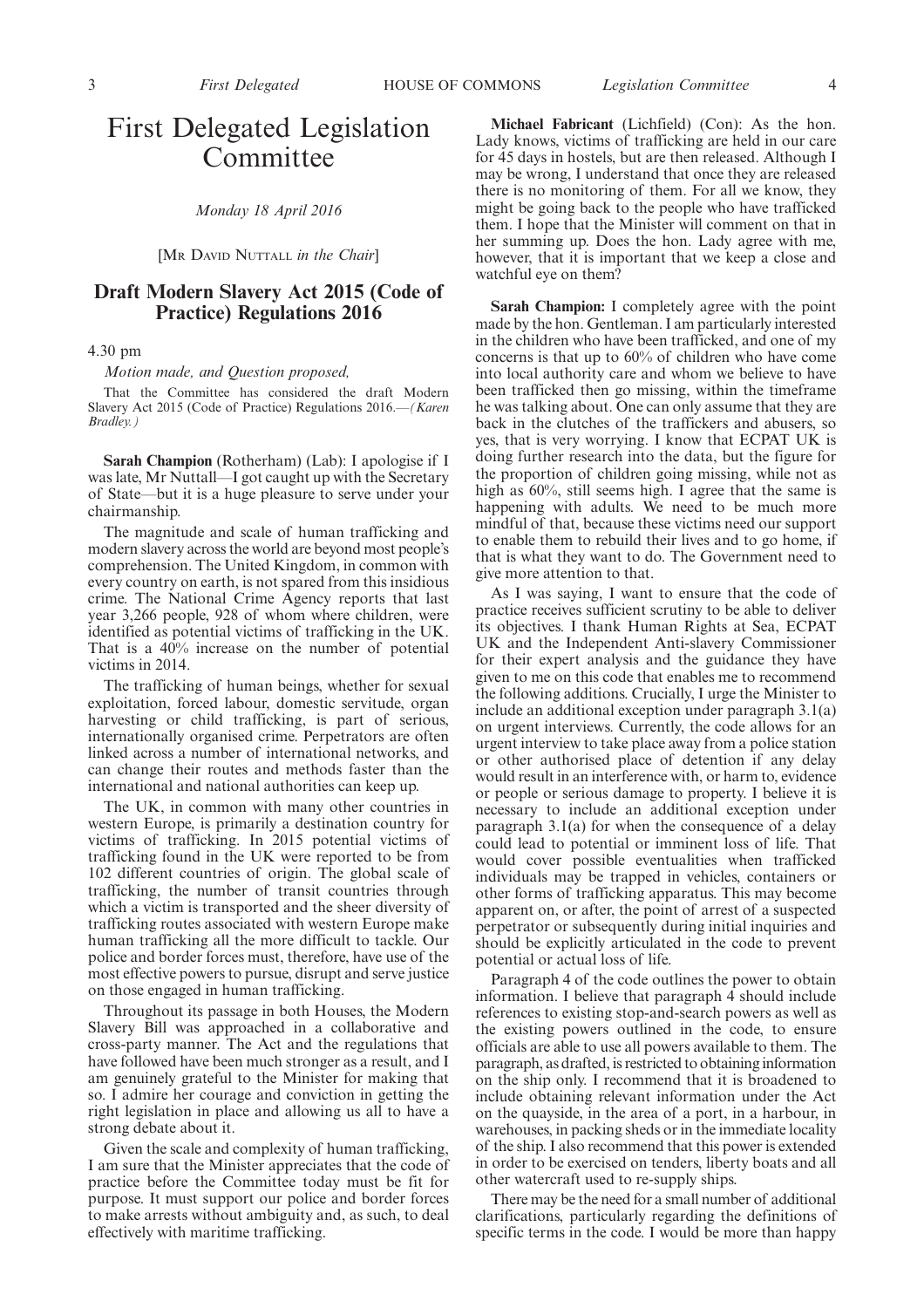The code does not make reference to the College of Policing's authorised professional practice on modern slavery. I understand that the code relates to constables and other enforcement officials and is specific to maritime enforcement, but it is important to ensure consistency of practice across police activity in relation to modern slavery. Will the Minister consider updating the code to ensure that it makes reference to the College of Policing's APP and other professional codes of practice? Likewise, I urge the Minister to redraft elements of the code so that it has a closer relationship to other codes of practice under the Police and Criminal Evidence Act 1984. That issue has been raised by the Independent Anti-slavery Commissioner who has written to the Home Office about the inconsistencies in the code of which I have given examples.

Will the Minister consider revising the code in the areas I have outlined using the powers granted to her under paragraph 5(5) of schedule 2 to the Act?

## 4.38 pm

**Graham Jones**(Hyndburn) (Lab): It would have perhaps been helpful if the Minister had spoken first and outlined the regulations, as we would all have been clearer as to what we are discussing. In the absence of that, I have a couple of quick questions that I would like to ask.

It says in schedule 2 to the Modern Slavery Act 2015 that, in summary, the changes will include the power to stop, board, divert and detain a vessel; the power to search a vessel and obtain information; and the power to make arrests and seize any relevant evidence. Obviously this will apply to ships in British waters. Does that mean that the ships have to have gone to, or be going to, a British port? I presume not. How does this apply to international waters, because the whole issue is about ships in international waters? Will it include, for example, British merchant ships or, in particular, British military ships that might be in the Indian ocean, when there may be British servicemen involved? How will that affect matters?

Will a vessel need to be going anywhere connected with Britain for us to have an involvement in it? What happens if a vessel is going from country B to country C and we understand that there may be people in enslavement on it? Will we be stopping that vessel, in the knowledge that it may contain people who are vulnerable and being abused? It could be in some far-off sea, such as the Pacific, the Indian ocean or whatever; we have military vessels out there. Will this apply then, and what will happen? How will we divert those ships, and to where? To what extent are we getting involved in the oceans of the world, and what will we do once we become aware of such behaviour? Will we act, and what will that action mean?

#### 4.39 pm

**Mark Durkan** (Foyle) (SDLP): It is a pleasure to serve under your chairmanship, Mr Nuttall. The questions that I would like the Minister to address relate to the extent of the code in respect of the territorial waters of England and Wales. Will she clarify how well attuned the code of practice will be with what is planned to

happen with the territorial waters of Northern Ireland and Scotland, in terms of the understandings that exist around hot pursuit should there be controversies after a maritime intervention in respect of modern slavery? These issues often arise, so we should make sure that there are no problems.

There is also the question of Irish territorial waters. As someone who represents a border constituency in Northern Ireland, I am closely aware of the issues and sensitivities around the whole concept of territorial waters and where they are or are not. As well as the engagement with devolved Administrations on bringing the code of practice forward—I understand the intention is that all the Administrations will have their arrangements and legislation in place from 31 May of this year—have the conversations gone further than just the commencement date of those codes?

Given that there would be a common and shared objective in respect of modern slavery across all jurisdictions of these islands, including not just the Republic of Ireland, Scotland, Wales, Northern Ireland and England, but the Isle of Man and Guernsey—we all share those waters—would there be merit in using the British-Irish Council so that there is a clear and consistent stand? That would bring together Government representatives of all those territories to discuss these issues, alongside other issues of maritime management and co-operation that they should also be looking at.

Beyond those questions, and as the hon. Member for Rotherham did,  $\overline{I}$  ask the Minister to address some of the questions that have been raised by the anti-slavery commissioner, and whether the Government would be in a position to take on board some of the suggestions about ensuring greater compatibility, comparability and consistency in all these matters.

## 4.44 pm

**The Parliamentary Under-Secretary of State for the Home Department (Karen Bradley):** It is a pleasure to serve under your chairmanship, Mr Nuttall. I start by apologising to the hon. Member for Hyndburn. These were matters that we discussed at length during the passage of the Modern Slavery Bill through Parliament last year. I had not wished to detain the Committee by repeating those discussions and arguments, but I am more than happy to answer his concerns and, if there are any outstanding issues, to write to all members of the Committee so that they are clear about what the Government intend with the measures that we are commencing and the code of practice.

My hon. Friend the Member for Lichfield made a point about the 45 days granted under the national referral mechanism. His comments relate to the Modern Slavery Act, so I am more than happy to respond to them, although they are not strictly within the remit of our discussion today. The national referral mechanism is an international obligation on the UK Government: under international conventions, we are obliged to provide a 30-day minimum period of reflection and safety. In fact, we guarantee a minimum of 45 days, and very few victims or potential victims of slavery get only that; the average is considerably longer. They are given specific provision for their welfare to ensure that we can support them to the best of our ability.